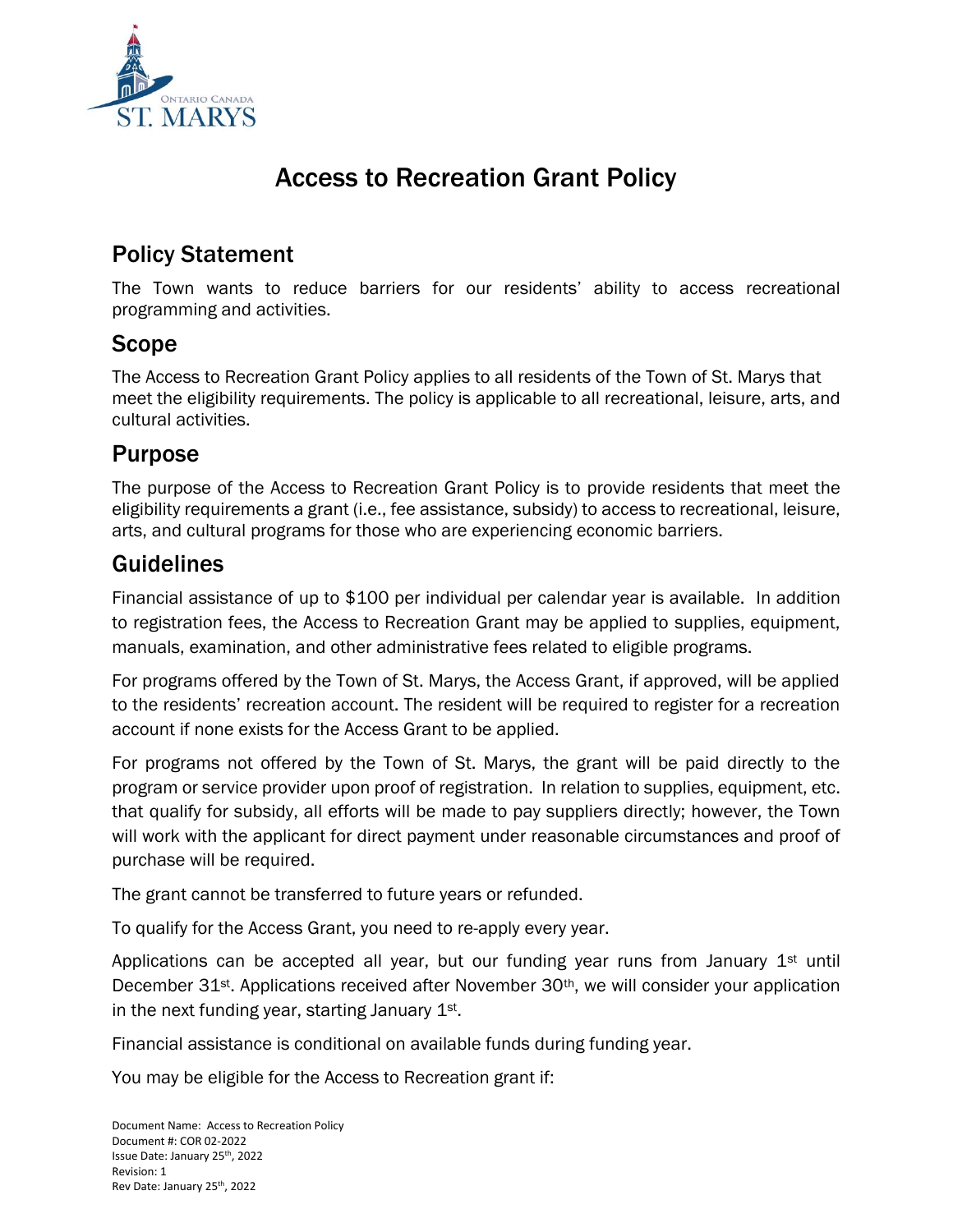

- You are a resident of the Town of St. Marys.
- The applicant, either for themselves or for their household, is of the age of majority of the Province of Ontario (18 years of age or older).
- A Canadian citizen, permanent resident of Canada or refugee.
- A person who is in Canada temporarily, such as an international student or foreign worker, are not considered permanent residents of Canada and do not qualify for the Access to Recreation Grant program.
- Have a maximum household income based on family size that falls within the ranges below. Income ranges are based on the latest Statistics Canada before-tax low-income cut-offs (LICO):

| <b>Family Size</b>                                 | 1                          | $\overline{2}$             | $\overline{\mathbf{3}}$    | 4                          | 5                          | 6                          | $7+$                       | <b>Town Pays</b><br>– Access<br>Grant<br><b>Maximum</b> |
|----------------------------------------------------|----------------------------|----------------------------|----------------------------|----------------------------|----------------------------|----------------------------|----------------------------|---------------------------------------------------------|
|                                                    | Up to<br>\$18,325          | Up to<br>\$22,814          | Up to<br>\$28,046          | Up to<br>\$34,053          | Up to<br>\$38,621          | Up to<br>\$43,559          | Up to<br>\$48,496          | \$100                                                   |
| <b>ANNUAL</b><br><b>HOUSEHOLD</b><br><b>INCOME</b> | \$18,326<br>to<br>\$32,069 | \$22,815<br>to<br>\$39,925 | \$28,047<br>to<br>\$49,081 | \$34,054<br>to<br>\$59,593 | \$38,622<br>to<br>\$67,587 | \$43,560<br>to<br>\$76,228 | \$48,497<br>to<br>\$84,868 | \$50                                                    |
|                                                    | Above<br>\$32,070          | Above<br>\$39,926          | Above<br>\$49,082          | Above<br>\$59,594          | Above<br>\$67,588          | Above<br>\$76,229          | Above<br>\$84,869          | \$0                                                     |

*LICO values and ranges are updated annually by the indexation adjustment factor released by the Canada Revenue Agency in December in each funding year.* 

Town of St. Marys residents who are in receipt of Ontario Works, Ontario Disability Support Program (ODSP) benefits or Canada Pension Plan Disability (CPP-D) payments automatically qualify for the Access to Recreation Grant Program subject to verification.

### Application Procedures

The application will be available online or through paper forms.

In case of applying for and presenting information on behalf of a household member who is 18 years of age or older, written authorization consenting to the release of this information on

Document Name: Access to Recreation Policy Document #: COR 02-2022 Issue Date: January 25th, 2022 Revision: 1 Rev Date: January 25th, 2022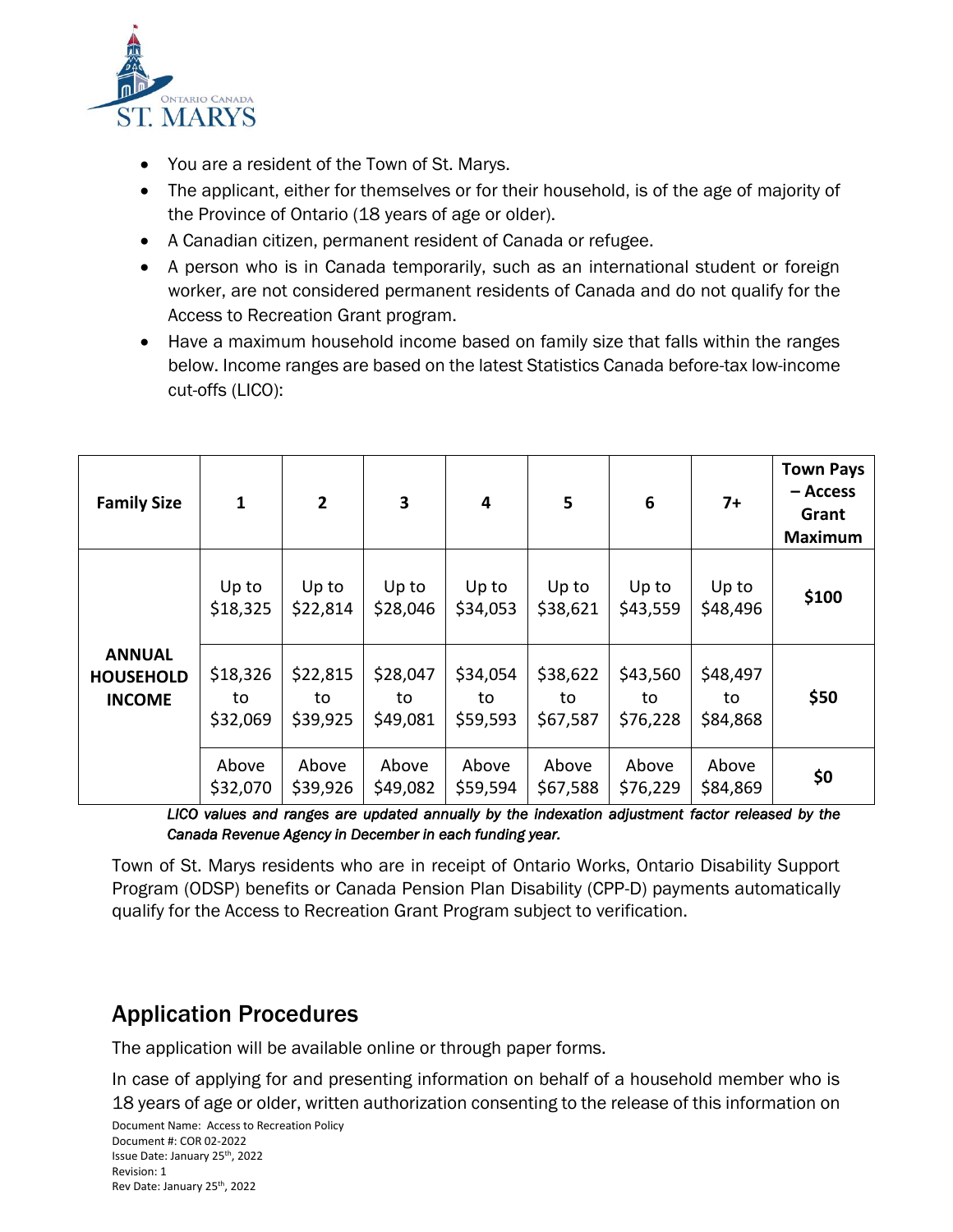

his/her behalf must be provided. Any information provided will be returned to applicant or destroyed, as directed by the applicant.

#### Application Process

Residents are required to provide the following supporting documents for everyone 18 years and older in the household:

- 1. Proof of Income.
- 2. Proof of residency in the Town of St. Marys.
- 3. Proof of identification.

#### (1) For proof of income, the following is a list of acceptable documents:

- Latest Canada Revenue Agency Notice of Assessment or Proof of Income Statement (Option C printout) for each individual 18 and older. Even if income is NIL or \$0, the latest Notice of Assessment or Proof of Income Statement must still be provided.
- Latest Canada Revenue Agency Goods & Services Tax/Harmonized Sales Tax Credit statement showing family net income.
- Latest Canada Child Tax Benefit statement showing family's adjusted annual income.
- Government benefits statement such as: Ontario Works, ODSP, Employment Insurance, Old Age Security, Ontario GAINS, etc. or direct deposit statement displaying these benefits.

If any of the information above cannot be provided, Town staff will work with the applicant to determine what proof of income may be acceptable. The following are examples of possible acceptable proof of income documentation that may be considered:

- Current pay/income stubs for each adult with earnings.
- Other household income such as child or spousal support, rental income, etc.
- If you are a refugee: provide a copy of any government document that confirms you are receiving support under the Resettlement Assistance Program or Interim Federal Health Program. Anyone who has come to Canada as a refugee and is not sponsored by an individual, family, or outside agency/group will have their Access to Recreation application approved. Immigration papers cannot be accepted as proof of refugee status as they do not indicate that you are a refugee covered by these programs.

#### (2) Proof of residency in the Town of St. Marys:

- Property tax bill.
- Lease or mortgage agreement/statement.